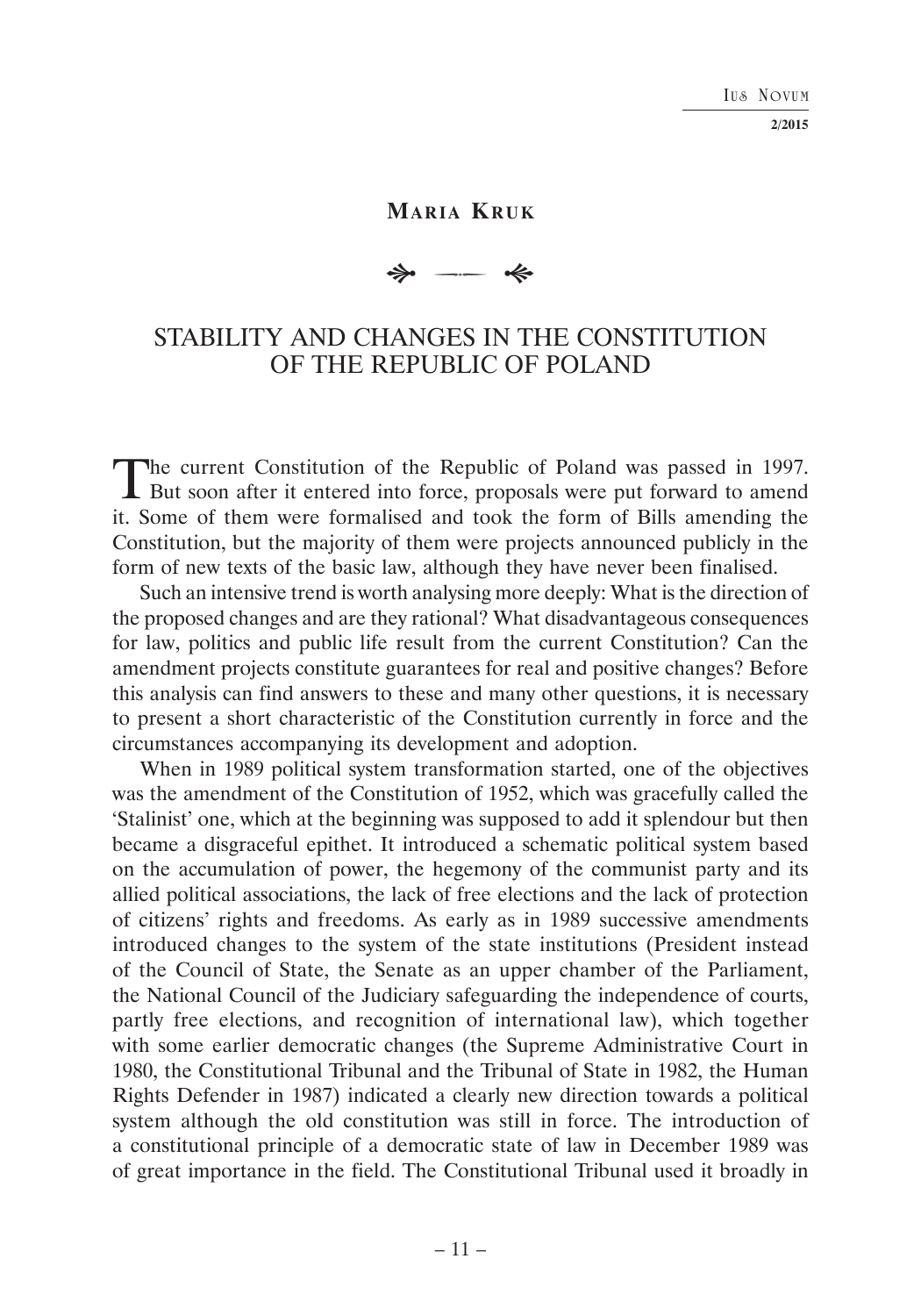order to find democratic principles in the text of the old Constitution although they did not actually exist in it. In spite of openness to new axiology and the ease of application of the new principles, and even fully free democratic election held in 1991, the adoption of a new constitution – unlike in other countries of East-Central Europe – was unsuccessful. That is why in 1992 Constitutional Act on mutual relations between the legislative and executive powers and the territorial self-government was passed. The Constitutional Act was for a transition period, which was traditionally called like in Poland of 1919 and 1947 the 'Small Constitution'1, which was only a substitute for the new constitution but finally repealed the 'Stalinist one' and implemented a new political system of public authorities2. The Small Constitution was based on the already developed doctrine and the choice of the future system of government, and the conception of rights and fundamental freedoms. As far as the former area is concerned, it proposed the system that can be called a parliamentary one, as far as the latter is concerned, it introduced a category of human rights and freedoms corresponding to the international democratic standards. As a result, over two years of being in force, the Small Constitution was a 'test' on the use of the new principles in the state's practice and had influence on the provisions of the new constitution with respect to their adoption and the correction.

Simultaneously, a new constitution was being developed. The task was so inspiring that tens of the basic law projects came into being: developed by political parties, scientific centres, associations and individuals3. Formal work was being done based on special Act of 1992 on the mode of developing and passing the Constitution of the Republic of Poland4. As a result, apart from the Bills developed by the President and the Senate, a few political parties' and citizens'5 projects were presented for debate before the National Assembly (the two chambers that were to pass a new constitution jointly). Thus, the range of the Bill's 'authors' was considerable, especially as the parties' projects represented all parliamentary factions6. Eventually, the Parliament worked on seven draft

<sup>1</sup> Of 17 October 1992, Journal of Laws No. 84, item 426; see: *Małe Konstytucje. Ustawy zasadnicze okresów przejściowych 1919–1947–1992* [Small Constitutions – basic laws of the transition periods of 1919–1947–1992], (ed.) R. Jastrzębski, M. Zubik, Wydawnictwo Sejmowe, Warszawa 2014.

<sup>2</sup> The Act temporarily maintained a series of provision of the former Constitution in force, inter alia, the provisions on courts, other organs of the state, citizens' rights and duties.

<sup>3</sup> See, inter alia, collections: M. Kallas, *Projekty konstytucyjne 1089–1991* [Constitutional projects in 1089–1991], Wydawnictwo Sejmowe, Warszawa 1992; R. Chruściak, *Projekty konstytucji 1993–1997* [Constitution projects in 1993–1997], Part I and Part II, Wydawnictwo Sejmowe, 1997.

<sup>4</sup> Of 23 April 1992, Journal of Laws No. 67, item 336.

<sup>5</sup> The President and groups of at least 56 members of the National Assembly (the Sejm and the Senate) had the right to legislative initiative, and after the amendment of 1994, also 500,000 citizens. Projects developed by the Senate and political parties were therefore signed and formally filed by groups of MPs. The Trade Union Solidarność developed the citizens' project. 6 When, in connection with the dissolution of the Parliament in 1993, not all the parties won seats in

the Parliament, the Constitutional Act gave their projects legal validity so that they were not discontinued. After the election, some parties filed new projects or withdrew theirs.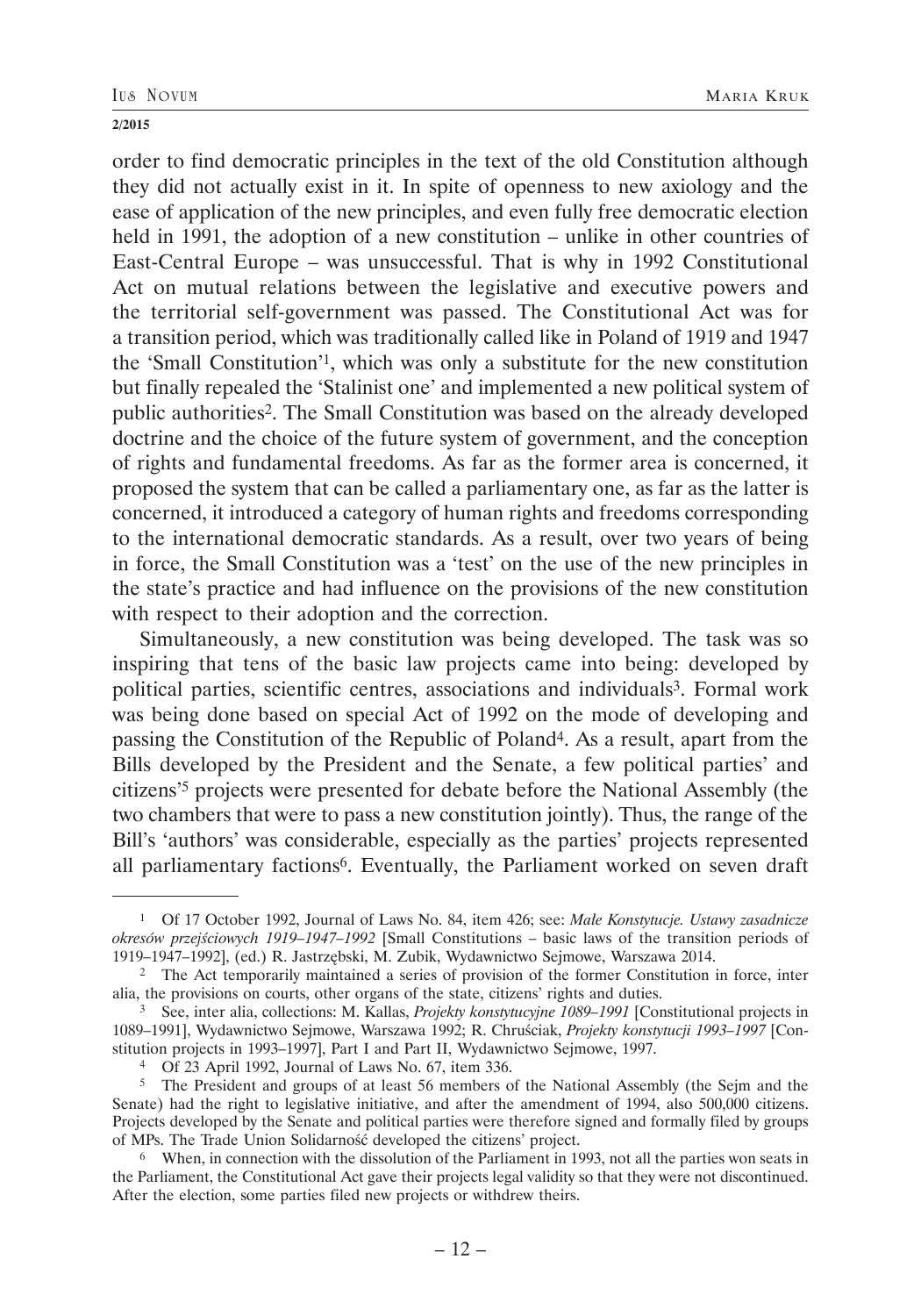Bills. After the first reading, all of them were referred to the National Assembly Constitutional Committee composed of 46 MPs and 10 Senators7. There were many other people who could present their opinions to the Committee (but could not vote), inter alia, representatives of Churches, civil organisations and state institution: the government, the President, the judiciary, Polish National Bank etc., and experts.

Such a broad representation is very important as it demonstrates the characteristic features of the mode of the work on developing the new constitution. If we add the time spent as well as diligent and laborious debates over every conception, every principle and every provision, it cannot be said that the new constitution was prepared without appropriate reflection (sometimes the mode of work was compared to a series of academic seminars), in the peace and quiet of a comfortable study, in a circle of confidants or tailored. Moreover, there were many disputes, opponents and opposing concepts until a compromise was reached and let a considerable majority of votes<sup>8</sup> pass the constitution. It was then also approved of in a referendum although it won a small majority this time.

The inspirations for the principles came from many different sources. On the one hand, these were axiology standards and the systems of western democracies as well as the Council of Europe and the European Union (at the time, Poland was already associated with the EU), on the other hand these were Poland's own constitutional traditions of the interwar period and a several hundred years old parliamentary system9 and the experience of the period 1992–1997, which was mentioned above.10 In general, the Constitution of the Republic of Poland of 2 April 1997 introduced a system of government based on the basic principle of answerability to the Parliament (the Sejm), with a dualistic executive power (the Council of Ministers and the President) applying, after the experience from the Small Constitution, a thorough separation of the competence of the two entities, giving the Government the task of carrying out the policy of the state and exempting the Cabinet from the supervision by the President. The President was given competence typical of the head of state, including tasks connected with diplomacy and the supreme command over the Armed Forces. In addition, the President has a few powers within the system of checks and balances (to

 <sup>7</sup> There are 460 MPs in the Sejm and 100 Senators in the Senate.

<sup>&</sup>lt;sup>8</sup> The required majority of 2/3 was substantially exceeded in every ballot.

 <sup>9</sup> M. Kruk, *Le parlement dans la tradition constitutionnelle polonaise*, [in:] *L'Etat et le droit d'Est en Ouest*, Mélange Michel Lesage, Paris 2006, p. 201.

<sup>10</sup> See, inter alia, M. Kruk-Jarosz, *Drafting the Polish Constitution*, Journal of Constitutional Law in Eastern and Central Europe, vol. 2/1995, no. 1, p. 112; M. Kruk, E. Popławska, *Les criteres et les prémisses de la reception des modeles constitutionnels lors de la transformation démocratique en Europe centrale et orientale. L'expérience polonaise*, [in:] *Imperialisme et chauvinisme juridiques/Imperialism and Chauvinism in the Law*, Reports presented to a colloquium on the occasion of the 20th anniversary of Swiss Institute of Comparative Law, Lausanne, 3–4 October 2002, Publication de l'Institut suisse de droit comparé, no. 48, p. 111; W. Sokolewicz, *La Pologne en marche vers une costitution démocratique* (1989–1997), [in:] *L'Etat et droit…*, *op. cit.*, p. 303.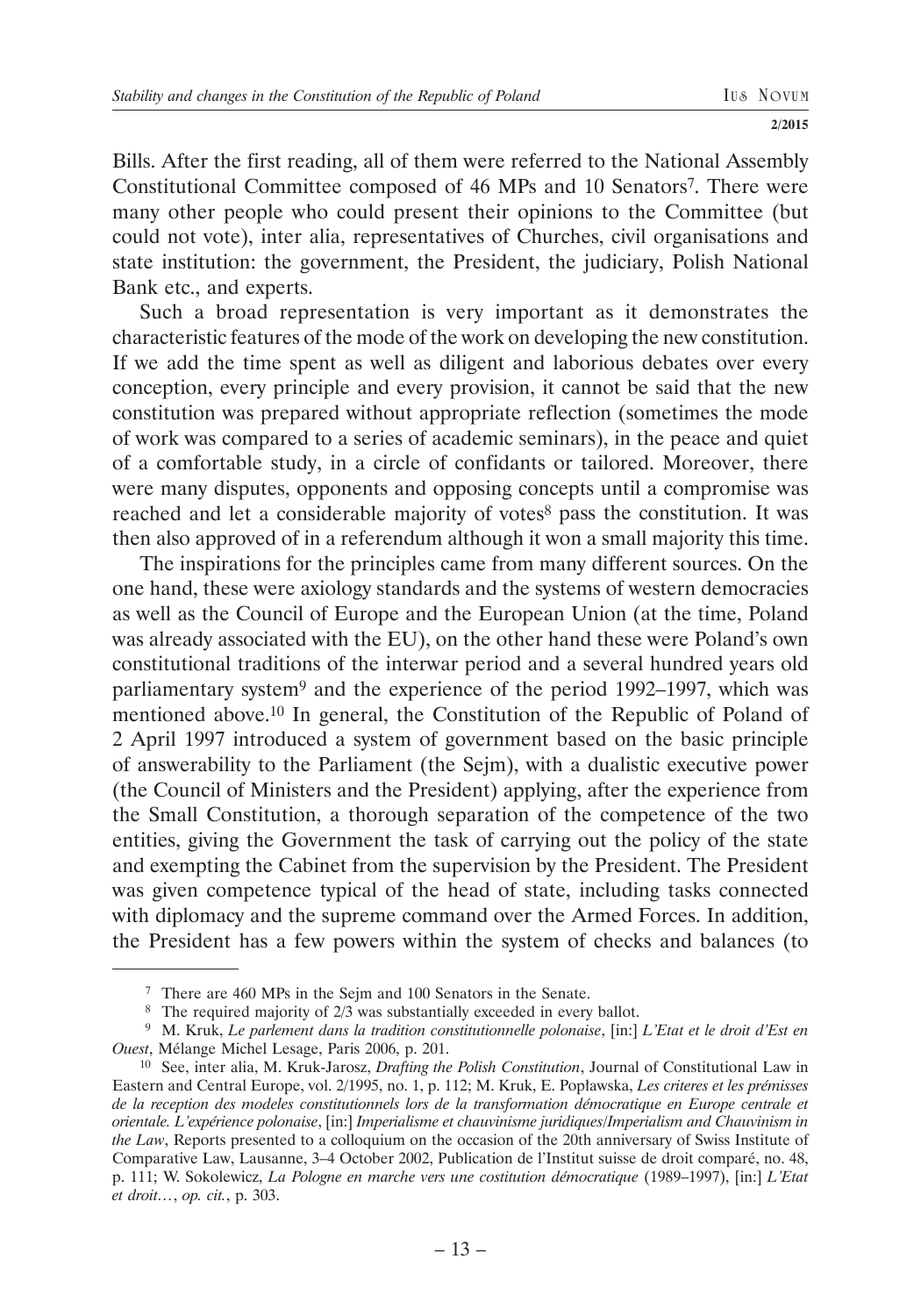veto Acts, dissolve the Sejm in specified situations), to nominate the Prime Minister and appoint the Council of Ministers, to introduce legislation, appoint judges etc. with no requirement for counter-signature of the Prime Minister (the so-called prerogatives). The position of the Prime Minister towards the ministers is developed following the chancellor's pattern but strengthened by the constructive vote of no confidence. It was supposed to prevent the so-called 'negative majority' in the Sejm and does it successfully. The transformation resulted in the multiplicity of political parties and the proportional electoral system does not eliminate them from the Parliament.

As it was mentioned, the Constitution of the Republic of Poland entered into force in October 1997, and a month later there was the first motion to amend it. It postulated that the parliamentary immunity is removed<sup>11</sup>. The issue had been discussed in the course of work on the Bill in the Constitutional Committee of the National Assembly and even after the Bill was passed by the Parliament, the President made an amendment to it<sup>12</sup>, however, eventually the National Assembly voted it down. The persistence of that postulate does not really surprise because it is repeated in various circles, including parliamentarians, but the matter has never been finalised.

In the context of further proposals for change, that first single amendment was worth mentioning only because of its persistently repeated contents constituting a constant topic of constitutional debates. There were not many such incidental proposals although they referred to rather sensitive social issues as a rule. They include, inter alia, an attempt to strengthen the right to life by establishing the protection of the 'conceived life' aimed at the complete elimination of legal abortion (the regulation of the scope of admissible abortion in Poland constitutes a typical social compromise that was to be deleted by an amendment). This amendment, however subject to legislative work, has not been passed. Draft amendments filed or just proposed by various entities (political parties, parliamentary committees, the Human Rights Defender, public prosecutors) and concerning particular institutions (immunity again, introduction of the Council of State, the Constitutional Council, the Constitutional Convention, the change of the status of the Prosecutor General Office etc.) were numerous and all of them have been ineffective13.

<sup>&</sup>lt;sup>11</sup> An MP cannot be subject to criminal proceeding without the consent of the Sejm, but he/she may give one's own consent.<br><sup>12</sup> The procedure envisaged two readings of the Bill in the National Assembly and after passing it

in the second reading, referral to the President, who was entitled to make amendments to be passed or rejected by the National Assembly (in the third reading, which ended in final ballot). Then the President ordered a referendum. 13 Thorough descriptions of the proposals and the mode of work on them can be found in two works:

R. Chruściak, *Prace konstytucyjne w latach 1997–2007* [Constitutional work in the period 1997–2007], and *ibid.*, *Prace konstytucyjne w latach 2008–2011* [Constitutional work in the period 2008–2011], both: Wydawnictwo Sejmowe Warszawa, 2009 and 2013, respectively (hereinafter cited as vol. I and vol. II).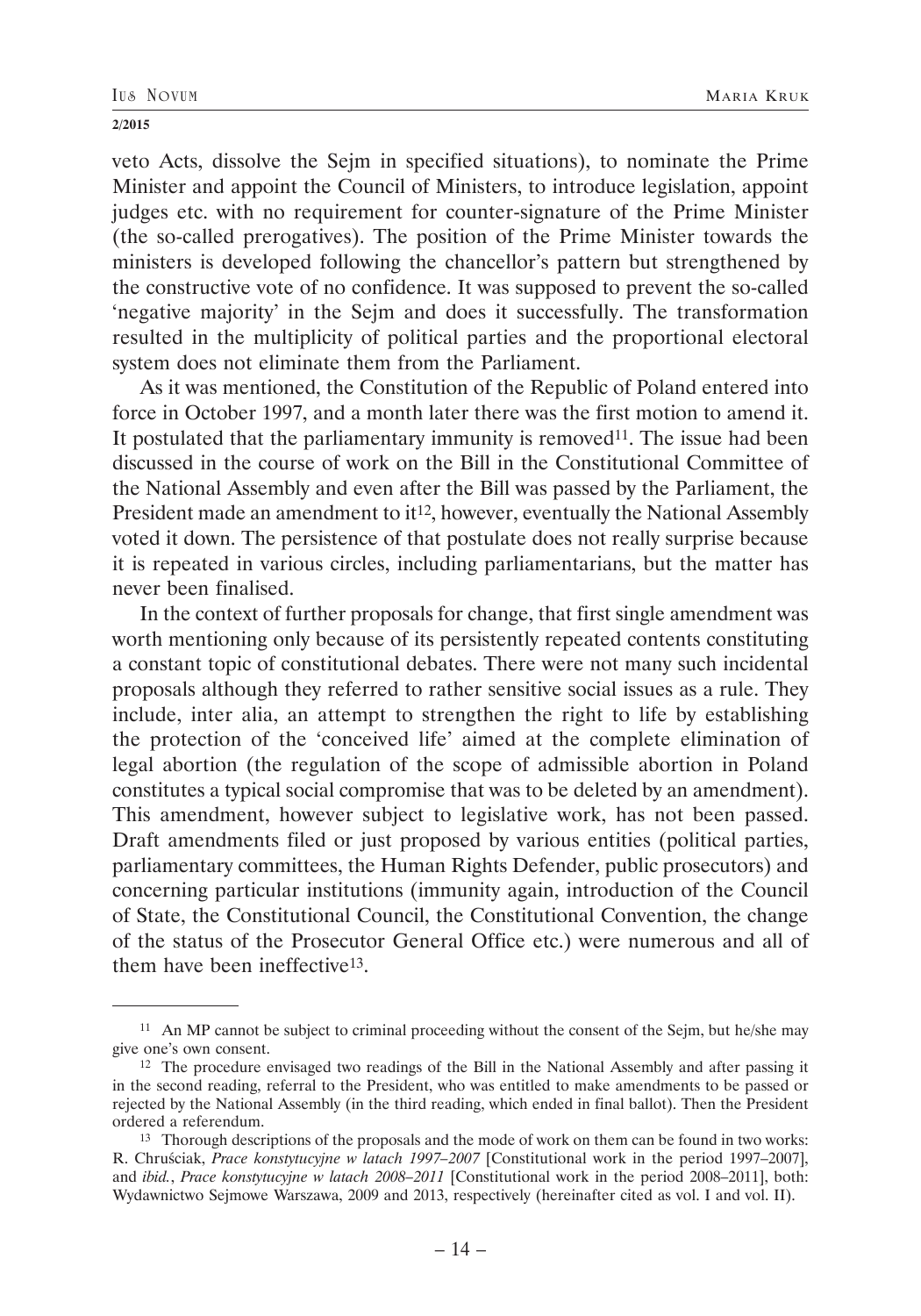However, two amendments to the Constitution have been passed successfully. The first of them resulted from the necessity to implement the European Union institution of the European Arrest Warrant, which the Polish Constitutional Tribunal adjudicated as being in conflict with a ban on extradition laid down in the Constitution in a definite form. This resulted in the change to the constitutional principle in the spirit of the EU law (Article 55). The other amendment that many constitutionalists and politicians received with scepticism as useless or even in conflict with the principle of free elections was banning persons convicted of a crime pursued by a public prosecutor from standing for election (Article 99 item 3). A little journalistic significance of this change was acceptable enough for all the parliamentary parties and they overcame the difficult barrier to a change in the Polish Constitution<sup>14</sup>.

Only these two amendments were passed. Politicians soon learned that amendments to the Constitution, especially such that implemented the ideas of one political party or would serve the promotion of that party to the electorate is not possible because of the others' resistance. And none of them has enough strength, even the ruling party, which together with the coalition party can exceed the threshold of the fifty per cent of the Sejm membership. On the other hand, a strong suspicion has been established that the initiation of the procedure of amending the Constitution in order to achieve a particular objective would swing the door open to other 'smuggled' amendments or deform the initial proposal in such a way that the proposer would give it up. That was the case with the President's project concerning the addition of the so-called "European Chapter", i.e. a collection of the provisions on Poland's membership in the European Union in one new chapter (the current Constitution was passed a few years before Poland's accession to the European Union in 2004) and the Constitution contained only a few indispensable provisions with respect to that area15.

The lack of trust in the possibility to amend the Constitution caused that filing the Bill on the Constitutional Tribunal, the President did not even plan to precede it with a desirable amendment to the Constitution because he expected similarly uncertain prospects that the proposal would succeed<sup>16</sup>.

In such a situation a difficult tendency occurred, namely towards filing a considerable number of proposals of full new constitution texts or excessive revisions endorsed by political parties or other entities. The ease of filing such

<sup>14</sup> Apart from other conditions, it requires that the two chambers vote for: the majority of 2/3 in the Sejm and supermajority in the Senate, which is not easy to obtain (four stable parties and temporarily 2–3 small parties, and non-party members).

<sup>&</sup>lt;sup>15</sup> They concerned the mode of ratification of the Treaty on the transfer of some competences of the state organs to an international organ or an international organisation and awarding the act passed by that organ under the above-mentioned Treaty supremacy when there is a conflict with the statute.

<sup>&</sup>lt;sup>16</sup> It was described in the former English version of the journal, in an article by M. Kruk, *Polish constitutional court: To change or not to change? (A few reflexions on the new Constitutional Tribunal Bill)*, Ius Novum 2/2014, p. 11.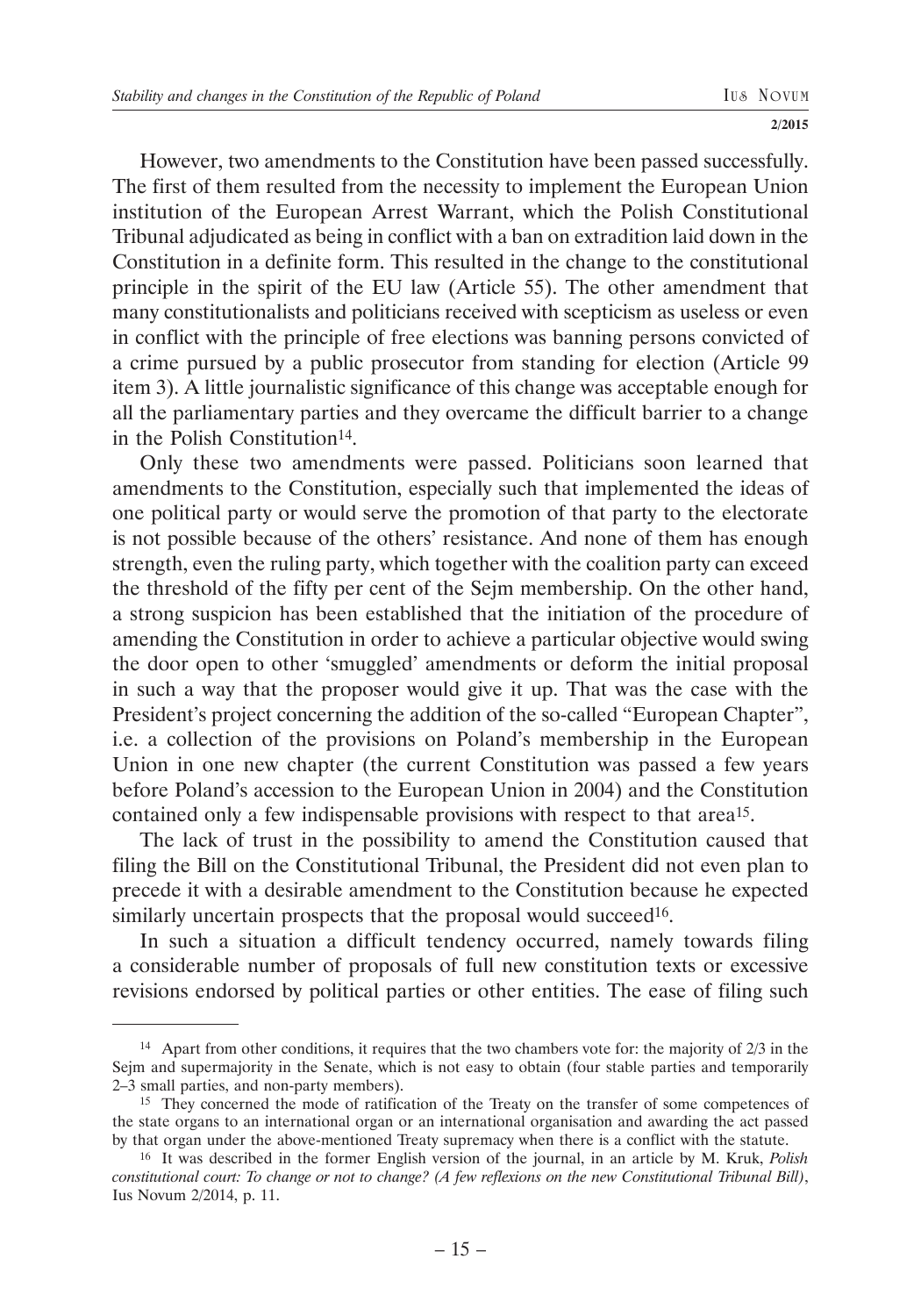proposals results from the fact that there are no prospects for passing them, which makes it possible to advertise political ideas without the need to take responsibility for them. This way, the opposition 'changes the political system' in accordance with its programme, the ruling party 'fulfils' promises made during the electoral campaign, other entities having considerable standing in the community look for solutions to some trouble coming into being in the process of governing, and some others 'exercise' the skills in developing concepts of various political systems. Such ready-made 'new constitutions' are even not filed as Bills. Either its authors do not have the right of legislative initiative (it is the right of 1/5 of the Sejm members, i.e. 92 MPs, the President and the Senate), or they are not convinced that it is worth fighting. If they had accidentally been filed, they had not been passed eventually.

But it is difficult not to have a look at some, at least ten, projects of a new political system. What are these political system ideas? There were seven projects of a new constitution (not taking into account a few versions of some of them), and two excessive revisions<sup>17</sup>. The authors were six political parties<sup>18</sup> (some of them already non-existent); three (completely different) projects were developed by the Human Rights Defender<sup>19</sup>. Apart from that, a social report on fundamental changes to the system of government<sup>20</sup> was announced, and recently one of the newspapers has been publishing a series of publications on successive proposals.

Most of these projects focused on the issue of the system of government, i.e. the relations between the Parliament, the Government and the President. It mainly concerned the relations within the executive power. With respect to that, there were a few options, including extremely radical ones that assumed that there was a system with no President or no Government. Those who were not so radical can be divided into those who, to a larger extent than at present, ousted the President from the executive power and left him with purely representative functions, and those who, quite the opposite, made him the head of the executive power supervising or even managing the Government. This focus on the issue of the system of government results from the fact that in accordance with the present Constitution, the executive power is dualistic, but – unlike in the classic parliamentary system – the head of state is elected in a direct general election, is not answerable to the Parliament but does not have broad executive

<sup>&</sup>lt;sup>17</sup> Civic Platform's conclusions, as the only ones, were subject to examination by the Sejm.

<sup>&</sup>lt;sup>18</sup> Law and Justice (PiS) – main opposition party, Self-Defence of the Republic of Poland (Samoobrona) and the League of Polish Families (LPR) – were in the ruling coalition in the period 2005–2007 – non-existent now, Civic Platform (PO) – ruling party since 2007 (in coalition with the Polish People's

<sup>&</sup>lt;sup>19</sup> Professor Janusz Kochanowski, died in plane crash in Smolensk in 2010, announced the projects in 2009.

<sup>20</sup> Association "Doświadczenie i Przyszłość" [Experience and Future], in which the main conceptions of constitutional changes are attributed to three former Presidents of the Constitutional Tribunal.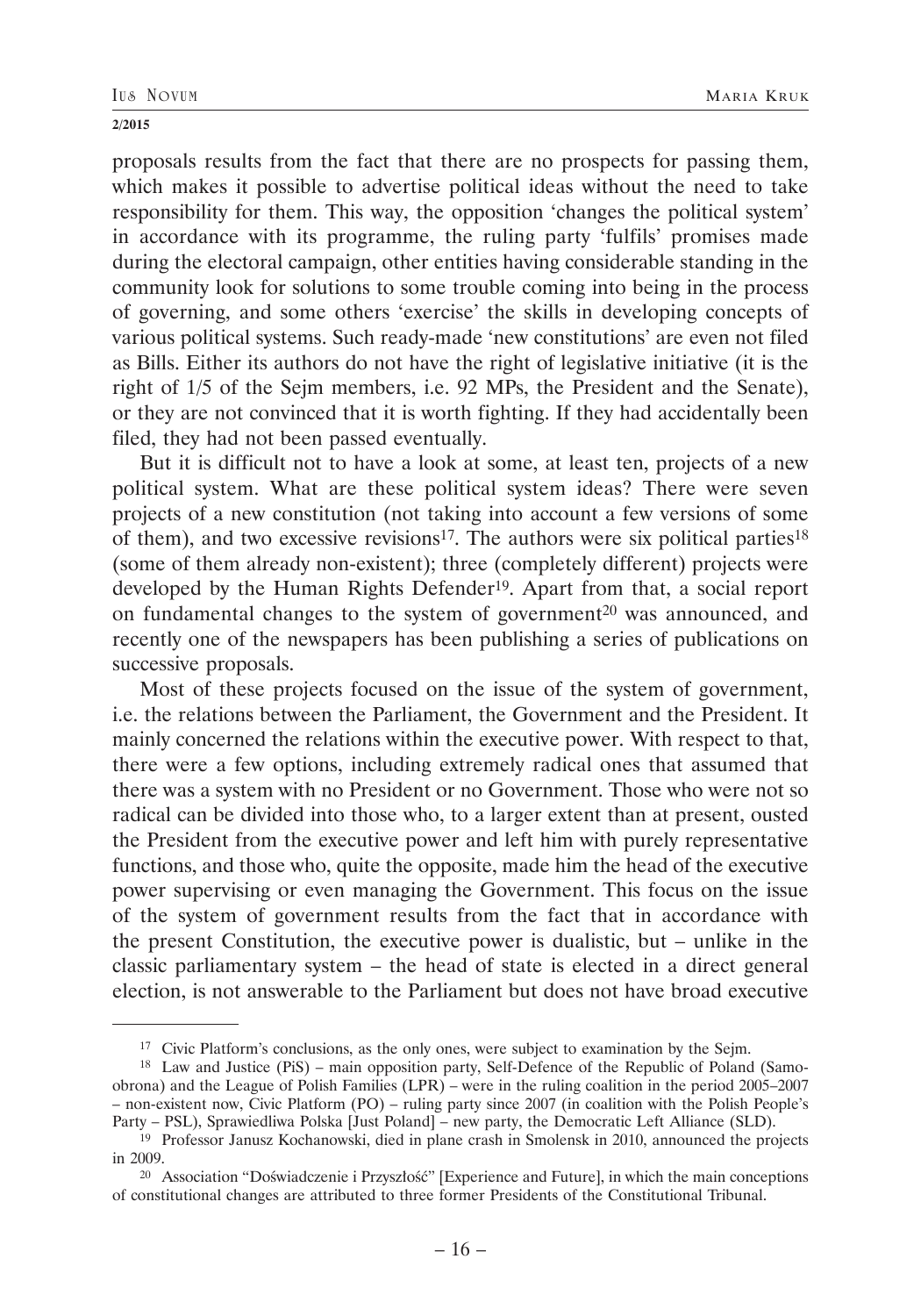competence. The internal and foreign policy of the state is the competence of the Government (the Cabinet called the Council of Ministers), which has full standard prerogatives in the area, with the exception of those clearly reserved for other state organs (Article 146 of the Constitution), including those for the President. However, there are not many reserved for the President and the Constitution requires that even in these areas the President cooperate with the Government. It is sometimes the source of tension. The President who enjoys strong legitimacy from a general election has little executive competence in contrast to the Government whose legitimacy is indirect – it is usually a coalition and the electorate have no influence on its composition, i.e. the choice of ministers. The decisions are influenced by the ruling coalition having a slight majority in the Sejm and only when there are no division between the partners or misunderstandings. This original sin of the Constitution<sup>21</sup> caused that there were situations when the Presidents fought for 'more', for 'what they wanted' or clearly criticised the Government, or in their official speeches presented their own, not necessarily agreed with the Government, opinion. The dispute over the participation in the European Council meeting is the most memorable one: the Prime Minister did not take into account the participation of the President, however, the latter turned up in Brussels. Eventually, on the Prime Minister' motion, the dispute was solved by the Constitutional Tribunal<sup>22</sup>. There were no other such spectacular conflicts, however, during the successive terms there were some Government's activities or – more often – the President's ones, which the media and the public perceived as a result of that lack of balance between the legitimacy and competence, as the President's typical attempt to get out of the straitjacket of the Constitution and to increase his influence on the executive, or to make the Government's life a little more difficult, or to emphasise his independence23. It would be difficult, however, to point out a case of evident breach of the Constitution by any of the organs, or such a practice that would mean falsifying the Constitution by actual seizure of the executive power by the President, or obstruction of the executive by persistent conflicts or rivalry between the two parties to the executive power. Nothing like that has taken place, especially as over quite long periods the President, the Government and

<sup>&</sup>lt;sup>21</sup> The first presidential general election took place on 25 November (and 9 December – second tour) 1990 when "The Nation" elected Lech Wałęsa in the first fully democratic ballot (the former President was elected based on a political contract in 1989 by the National Assembly). Then it was argued that the nation must not be deprived of the right.

 $22$  The Constitution envisages a possibility that the Constitutional Tribunal might resolve disputes over competence of the state organs (Article 189). Judgement Kpt 2/08 of 20 May 2009; gloss: M. Kruk, Przegląd Sejmowy no. 1/2010, p. 174.

 $23$  It can be noted that in the period of the so-called co-habitation, the Presidents vetoed many more Acts than when the ruling party and the President came from the same party, or when appointing the Government, they emphasised their autonomy but in practice they always appointed the Prime Minister nominated by the party (coalition) that won the election.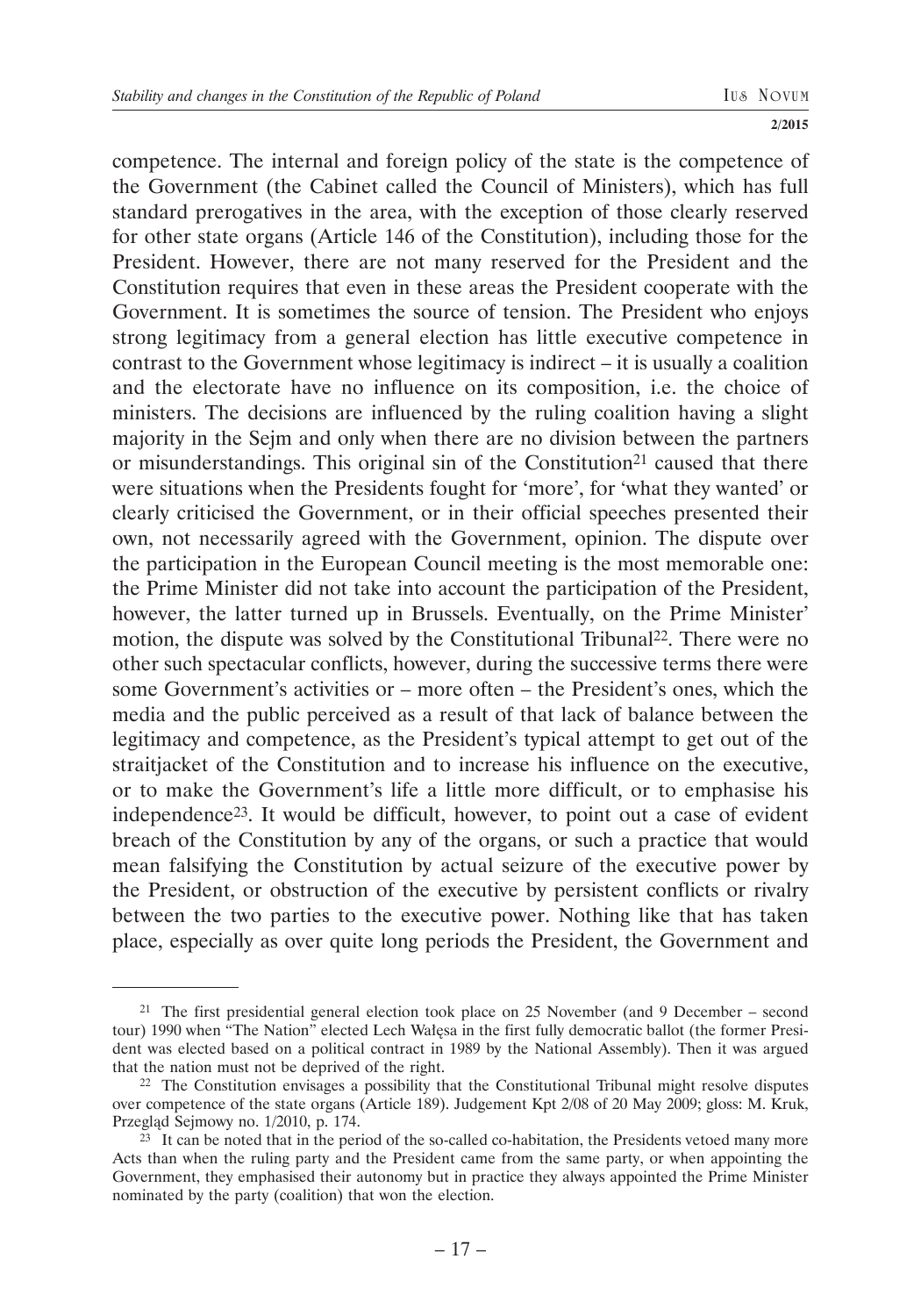the parliamentary majority came from the same or similar political background (both organs came from the same party or a coalition). All the activities of the particular segments of government were and are contained within the constitutional framework although they sometimes cause political (sometimes social) frictions. Thus, if this issue drives amendment-related activeness, the real reasons are rather in the political parties' feeling that they should demonstrate their own ideas of a political system and are looking for solutions: shall the President have more power or shall the Government have it? And, of course, in connection with related issues. It is not very original. Although, as it was already mentioned, one of the opinion-forming, right wing Polish newspapers, Rzeczpospolita, started a cycle of publications called *Constitution – time for change* and invites well-known people to present their ideas of a new basic law. Here too, as one can expect, opinions are contradictory in the same spirit although they do not represent party views. But this will be discussed later.

What else do the authors of the new constitution projects propose changing? As always, the issue of MPs' immunity is a perfect topic (as it was mentioned above, postulating that the formal immunity is annulled is very popular). The proposals often contain an idea to decrease the number of members in the chambers24, which was included in the proposals of Civic Platform and has been very popular with the public recently. There were also suggestions that the upper chamber of the Parliament, the Senate, should be dissolved or changed into a chamber representing the interests of territorial self-government (left wing ideas), or composed of the representatives of elites (including bishops, ex-Presidents etc.), which in fact were nothing new because such proposals had been formulated in the 1990s. Another issue is the continually discussed idea of single-member constituencies, i.e. repealing the constitutional principle of the proportional representation electoral system (in 2011, Senators were elected in single-member constituencies and as the results show the hope that the firstpast-the-post system would help make elections less party-oriented remained unfulfilled. The widespread opinion that single-member constituencies will be conducive to ensuring real representation makes political parties eagerly support this postulate. However, nobody knows if they are sincere because in order to introduce such a system it would be enough to make a really cosmetic amendment to the Constitution, i.e. delete the word 'proportional' from the catalogue of electoral law provisions (Article 96 item 2 of the Constitution). But this is not happening somehow.

As it was mentioned above, apart from the proposals to change particular constitutional institutions, the dossier also contains a big number of full projects of a new constitution, even such that maintain a considerable majority of the

<sup>24</sup> E.g.: from 460 to 300 in the Sejm, and in the Senate from 100 to 44 Senators.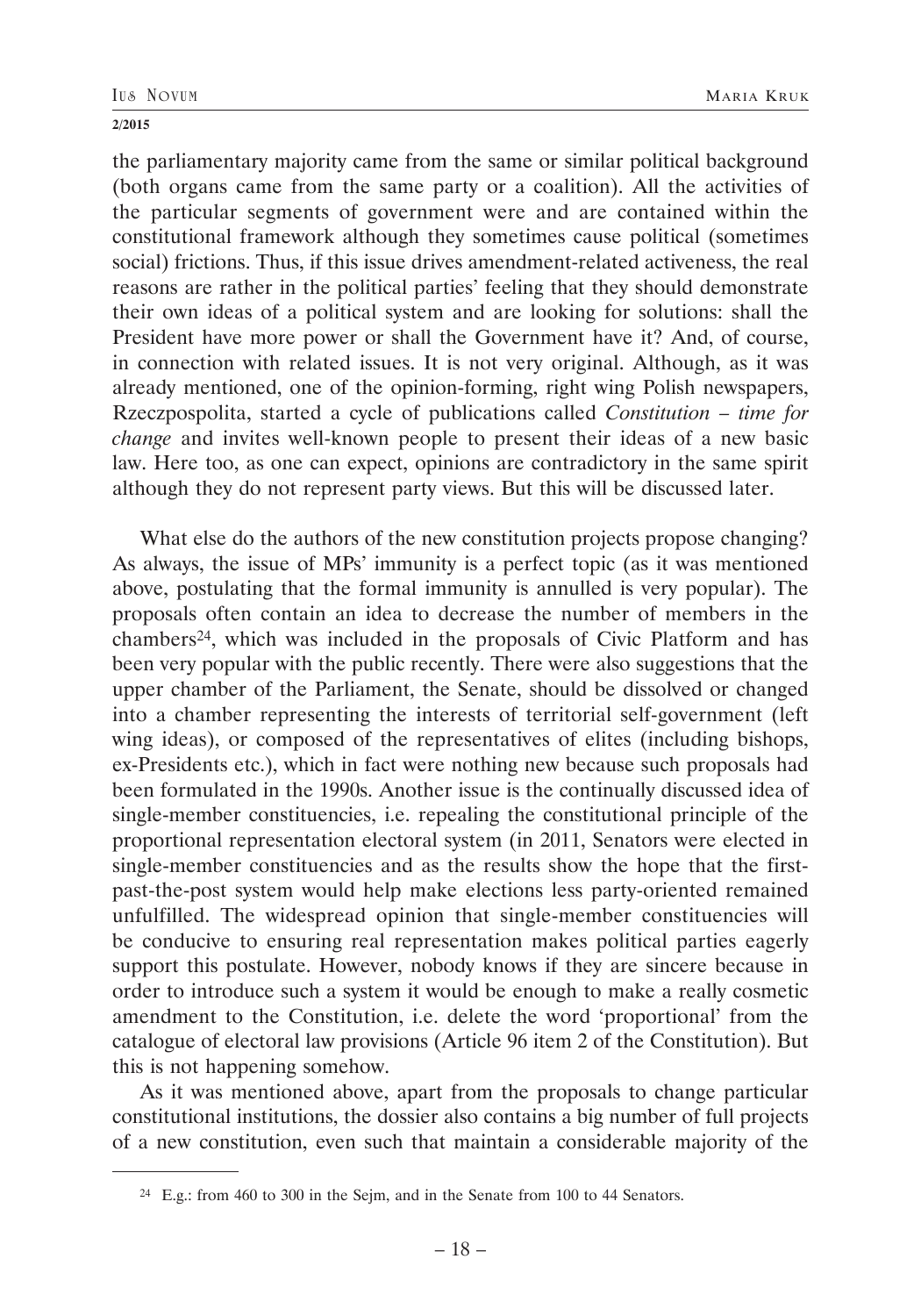current text, so that the party being the author of the project could boast of an epoch-making achievement of developing a new constitution25. The best-known project was that developed by Peace and Justice, treated by the party and in the public perception as the Constitution of the Fourth (IV) Republic of Poland26. The institution-related part of the project did not introduce radical changes, however, it introduced a specific atmosphere in the sphere of ideology and axiology proposing aggravation of the 'adjudication' of the period of communism (the so-called lustration) on the one hand, and on the other hand – attributes of a strong state (the first phase of the project in the 2005 electoral campaign was entitled *Strong President, honest Poland*). Although none of the versions of the Constitution of the IV Republic of Poland has ever been passed, the period when Peace and Justice was in power (2005–2007) is often called the Fourth Republic of Poland.

Three projects of a constitution developed by the Human Rights Defender proposed three different types of government introducing other elements of change in the present system. Their relatively small connection with political realities and the experience of democracy in Poland incline us to assume that they provided the political class with a theoretical offer of political systems to choose from27.

Trying to fulfil its promises of the electoral campaign, Civic Platform also worked on a project of a new constitution, which was even subject to parliamentary procedure, however, inefficiently. The project (also a few projects developed by MPs, since 200528) was not a full text of a new basic law but was in the form of amendments to several provisions. It was developed based on the former documents edited by think tanks (experts). It decreased the number of MPs and Senators, repealed the principle of proportional elections and changed, in a way favourable for the Government, the relations between the President and the Government. One cannot forget that the final project was created in the difficult period of co-habitation (2007–2010) and the above-mentioned constitutional dispute between the President and the Prime Minister.

Regardless of the changes formalised in the projects, political parties presented their constitutional ideas in their electoral programmes. The issues

<sup>25</sup> For example, the project by Self-Defence (farmers' right wing), see: R. Chruściak, *op. cit.*, vol. I, p. 139.<br><sup>26</sup> The Preamble to the present Constitution of 1997 introduced a term "the Third Republic". Having

in mind that Poland of the interwar period was called the Second Republic, it was aimed at eliminating the undemocratic Constitution of 1952 from that numerical sequence. The project developed by PiS did not contain the formal name "the Fourth Republic of Poland", a project by a coalition party – LPR (national right wing) used it. For both projects see: R. Chruściak, *ibid.*, p. 143 and 133 respectively, and 333 (PiS), and also project by PiS, version of 2010: vol. II, p. 530.

<sup>27</sup> All three texts: see R. Chruściak, *op. cit.*, vol. II, successively: p. 438, p. 476 and p. 499.

<sup>28</sup> See R. Chruściak, *op. cit.*, vol. I, p. 384 and vol. II, p. 411.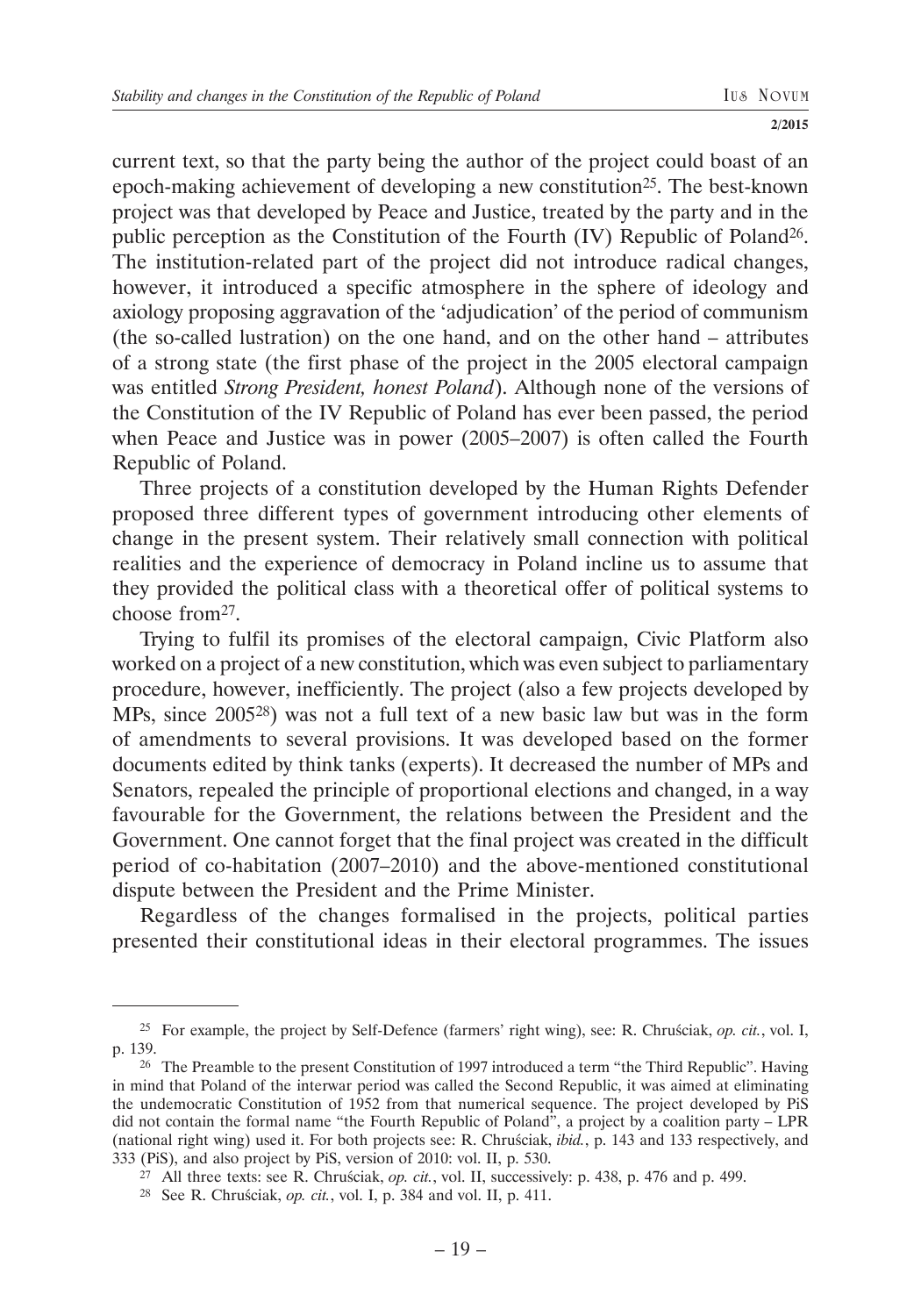were also analysed in scientific works, most often from the point of view of what is worth changing in the Constitution<sup>29</sup>.

As it was mentioned above, recently the press has been involved in changing the Constitution, drawing the conclusion expressed by the left-wing leader that "the Constitution is not the Bible"30; it has been in force for 18 years so it is time to change it. Some of the opinions mentioned so far may be described by the statements characteristic of them: "It must be clear who rules"31. So, to make clear who rules, the ex-President Lech Wałęsa states: "I am for the presidential system"32, and a philosopher involved in the evaluation of public matters responds: "God, save us from a strong president"33. One can say that it is like getting stuck in a rut again: and some want to have a strong president and others want to have a strong government, but these are only slogans. When it comes to real solutions, there is a lack of consistency, especially – what even worse – a lack of prediction of the consequences of the proposed principles. The third group is composed of those who are against changes: "I discourage you from introducing a revolution in the Constitution", says the ex-President of the Constitutional Tribunal and adds with conviction that this Constitution "worked well many times"34, and ex-President Aleksander Kwaśniewski adds that the real social problems are the issues that can be solved with the amendments to the Constitution and alluding to the dispute on Act on in vitro, states: "We are not going to introduce in vitro to the Constitution"35. In such circumstances the newspaper carries out a survey and finds out that the citizens – prepared to think this way – want the Constitution to be amended and postulate that the number of parliamentarians is limited (48%), forests are not privatised (35%)<sup>36</sup>, there are single-member constituencies (31%), the Senate is dissolved (29%), life is protected from conception till natural death (25%), the President has more power (21%) and the Constitution is not changed (only 11%). The survey only lacks information about the citizens' attitude towards MPs' immunity, which is strange because immunity has been a constant 'leitmotif' in the desired constitutional changes and … in fact, it should be modernised.

<sup>29</sup> One of many publications on that topic is "Constitutional survey", (ed.) B. Banaszak, J. Zbieranek, Instytut Spraw Publicznych, Warszawa 2011.

<sup>30</sup> L. Miller, *Democratic Left Alliance (SLD)*, Rzeczpospolita of 22 April 2015, p. A11.

<sup>31</sup> K.M. Ujazdowski, member of the European Parliament, Rzeczpospolita of 21 April 2015, p. A7.

<sup>32</sup> Rzeczpospolita of 20 April 2015, p. A5; President Lech Wałęsa presented such a view at the beginning of his term (1990–1995) interpreting the constitutional provisions in favour of the President and filing a project of a constitution in this spirit in 1993; thus, he is right that in some sense the Constitution of 1997 laying down separation of the President's competence form the Government's (in favour of the Government) was designed 'against' him.<br><sup>33</sup> M. Król, Rzeczpospolita of 23 April 2015, p. A7.

<sup>34</sup> Rzeczpospolita of 28 April 2015, p. C8.

<sup>35</sup> Rzeczpospolita of 27 April 2015, p. A6.

<sup>36</sup> The Government recently stated it had not been planning that.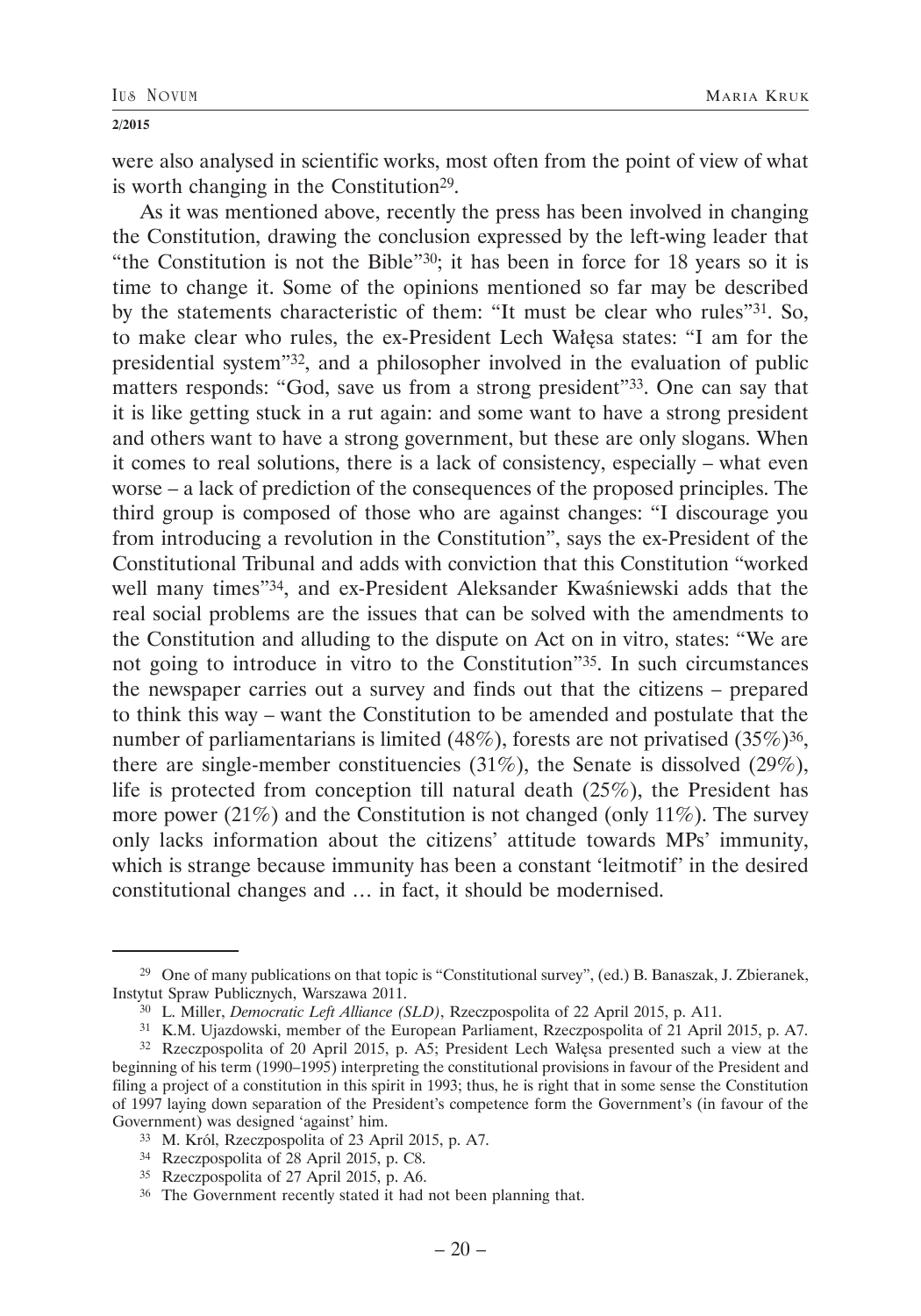However, no new thoughts or ideas that start bothering constitutionalism in the world have appeared either in the earlier reported projects, or in that short press discussion. At least in the field of solidarity, international cooperation, participation of the community in governing, the role of the constitution in horizontal relations (between individuals), modern role of the state towards an individual and many other issues. And if there are to be changes in institutions – let them be made where they are necessary, e.g. with regard to the Constitutional Tribunal37.

But, as it is seen, the debate over the change of the Constitution is going on. If it gets weaker for a moment, another newspaper or a new political party will decide to revivify it and will ask again: the Government or the President? Meanwhile, efficiency or rather inefficiency of the projects and proposals indicates that those who these changes depend on – parliamentarians – are not striving for them. And it is not only because of the lack of consensus. In the research on the mandate to act as a representative conducted in 2010, the questions asked to the MPs of the Sejm were answered with a clear message: Do not change the Constitution<sup>38</sup>.

But the tendency to postulate changes returned in an intensive form during the electoral campaign – in connection with the direct election of the President of the Republic of Poland<sup>39</sup> – in May 2015. One of the motives returned with full strength: single-member constituencies, with which part of the electorate cherish a hope for ousting political parties from power (i.e. "de-cementing the political scene" in order to increase non-party representation of the citizens<sup>40</sup>). Their introduction requires that the constitutional principle of proportional elections be repealed. Under this banner – symbolising the refusal of consent for the current political system and party relations – a rock man, Paweł Kukiz, forced his way onto the political scene winning over 20% of votes cast mainly by young electorate. Soon the President filed a legislative initiative for amending the Constitution in this spirit. This forecasts an intensive continuation of the events entitled "attempts to change the Constitution"; especially as a parliamentary election is taking place this autumn and the issue of the Constitution will be one of the bargaining cards.

<sup>37</sup> See considerations cited in footnote 16.

<sup>38</sup> M. Kruk, K. Kubuj, M. Laskowska, J. Zaleśny, M. Godlewski, M. Olszówka, *Representational mandate in the Polish Deputies' practice*, Wydawnictwo Sejmowe, Warszawa 2013, p. 110 (publication in English, in addition it contains broad information about the Sejm of the Republic of Poland), p. 323.

<sup>39</sup> Since 1990 in Poland, the Nation has elected the President in a direct election.

<sup>40</sup> The results of the election in the United Kingdom cooled these hopes a little, because they clearly show that first-past-the-post system and single-member constituencies are favourable for a two party system.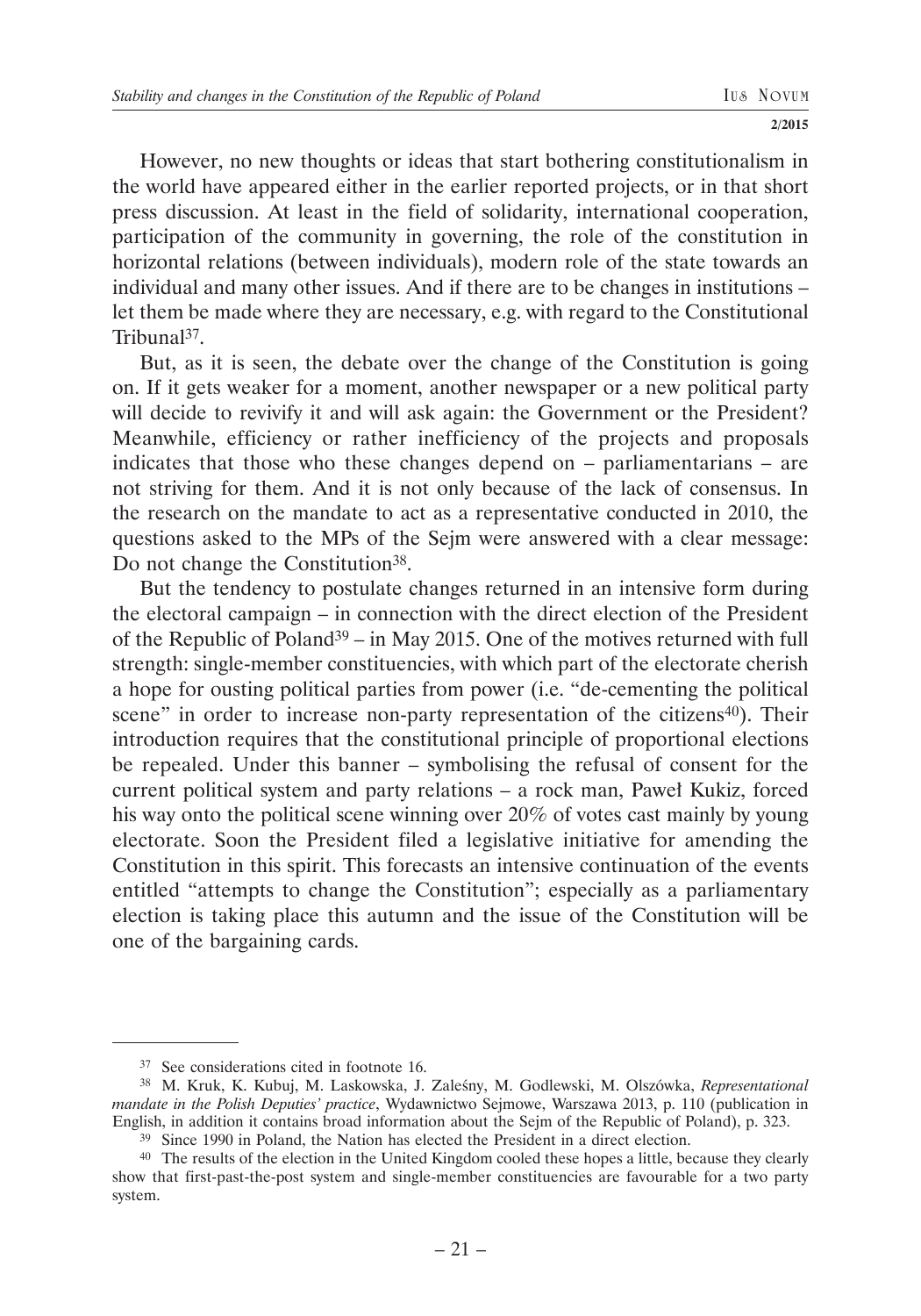## **STABILITY AND CHANGES IN THE CONSTITUTION OF THE REPUBLIC OF POLAND**

#### **Summary**

Soon after the Constitution of the Republic of Poland was passed in 1997, proposals to change it started to appear. On the one hand, they concerned single provisions, e.g. annulment of MPs' immunity; on the other hand, these were proposals of new versions of the whole text. The authors were political parties as well as other entities. Taking into account the fact that the Constitution of 1997 was passed after a few years of legislative work based on many projects and in the course of an intensive debate with the approval of the substantial majority of the National Assembly and then in the referendum, and additionally its principles had been 'tested' in the period of the 'temporary' Small Constitution being in force (1992–1997), such an intensive rush to change it must arouse curiosity about the motives and the directions of the new concepts. Especially as the majority of the proposals were not formalised as legislative initiatives either when the authors were entitled to do so, or when they had no opportunity to do that. As a result, since 1997 the Constitution has been amended twice, in both cases on a small, marginal scale. 2015 is the year of two electoral campaigns (the presidential and the parliamentary ones) and it is seen that the issue of the Constitution will be of great importance. The phenomenon, especially the motives, directions of change and the authors are analysed in the article.

## **TRWAŁOŚĆ I ZMIANY POLSKIEJ KONSTYTUCJI**

### **Streszczenie**

Rychło po uchwaleniu w 1997 r. nowej Konstytucji RP zaczęły pojawiać się propozycje jej zmiany. Z jednej strony dotyczyły one pojedynczych przepisów, jak na przykład zniesienia immunitetu poselskiego, z drugiej strony – były to propozycje nowych wersji całego tekstu. Autorami były partie polityczne, a także inne podmioty. Zważywszy, że konstytucja z 1997 r. uchwalana była w trwającym kilka lat procesie ustawodawczym, na bazie wielu projektów i w toku intensywnej debaty, przy poparciu zdecydowanej większości Zgromadzenia Narodowego i potem w referendum, a ponadto jej założenia wcześniej "sprawdzone" w toku obowiązywania "konstytucji tymczasowej" (1992–1997), tak intensywny pęd do jej zmieniania musi budzić ciekawość, tak co do motywów, jak i co do kierunków nowych treści. Zwłaszcza, że większość propozycji nigdy nie została sformalizowana w postaci inicjatywy ustawodawczej, ani wtedy, gdy autorzy mieli takie uprawnienie, ani wtedy gdy nie mieli na to szansy. W efekcie od 1997 r. konstytucja została zmieniona tylko dwa razy, w obu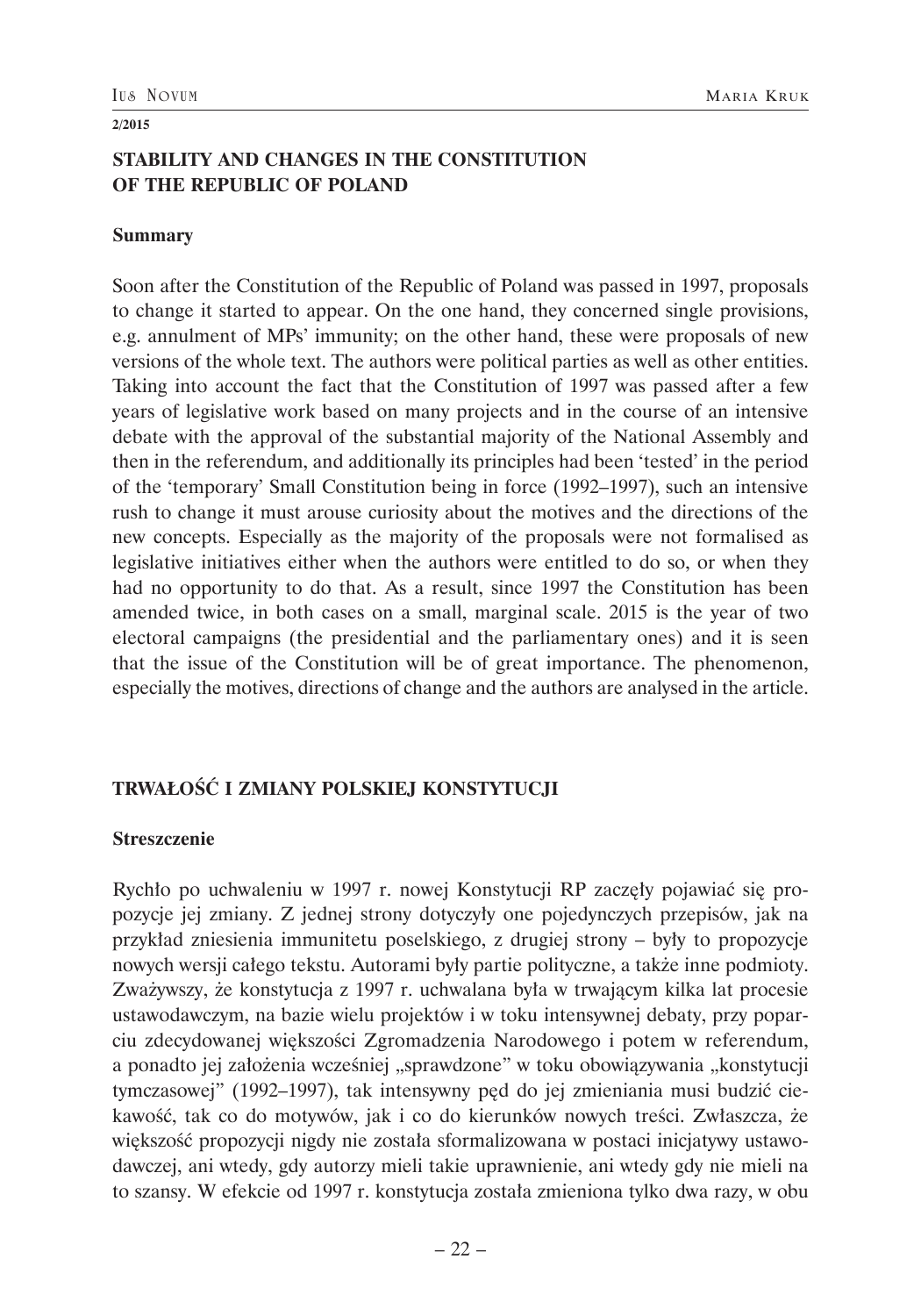przypadkach w niewielkim, marginalnym zakresie. Rok 2015 jest rokiem dwóch wielkich kampanii wyborczych (prezydenckiej i parlamentarnej) i już widać, że problem zmiany konstytucji zyska w niej istotną rolę. Zjawisko to, zwłaszcza motywy, kierunki zmian i autorzy, są przedmiotem analizy niniejszego artykułu.

## **LA STABILITÉ ET LES CHANGEMENTS DE LA CONSTITUTION POLONAISE**

### **Résumé**

Les nouvelles propositions du changement se sont apparues très bientôt après avoir résolu en 1997 la nouvelle Constitution de la République polonaise. D'une part, ils ont concerné les règlements particuliers comme par exemple la suppression de l'immunité parlementaire, d'autre part, il y avait des propositions de nouvelles versions du texte entier. Les auteurs entre autres, étaient les partis politiques ainsi que les autres sujets. En considérant que la constitution de 1997 était résolue pendant le procès législatif de plusieurs années, à la base de plusieurs projets et au cours du débat intense, sous l'appui de la plupart décisive de l'Assemblée nationale et puis le referendum ainsi que les principes «vérifiées» ultérieurement pendant la mise en rigueur de la « constitution provisoire (1992–1997) – cet essor intense pour la changer doit impliquer la curiosité aussi bien aux motifs qu'aux directions de nouveaux contenus. Surtout dans cette situation où la plupart des propositions n'a jamais été formalisée sous la forme de l'initiative législative ni à ce moment où les auteurs avaient cette législation ni à ce moment qu'ils n'y avaient de chance. En effet, depuis 1997 la constitution a été changée seulement deux fois, et dans ces deux cas vraiment d'une façon vraiment marginale. L'année 2015 est un période de deux campagnes électorales (présidentielle et parlementaire) et il est déjà visible que le problème du changement de la constitution y jouera un rôle essentiel. Ce phénomène, et surtout ses motifs, les directions du changement et les auteurs forment le sujet de l'article présent.

# **УСТОЙЧИВОСТЬ И ИЗМЕНЕНИЯ ПОЛЬСКОЙ КОНСТИТУЦИИ**

### **Резюме**

Вскоре после принятия в 1997 г. новой Конституции РП (Республики Польша) возникли предложения по её изменению. С одной стороны, они касались отдельных положений, таких, как, например, отмена парламентской неприкосновенности;